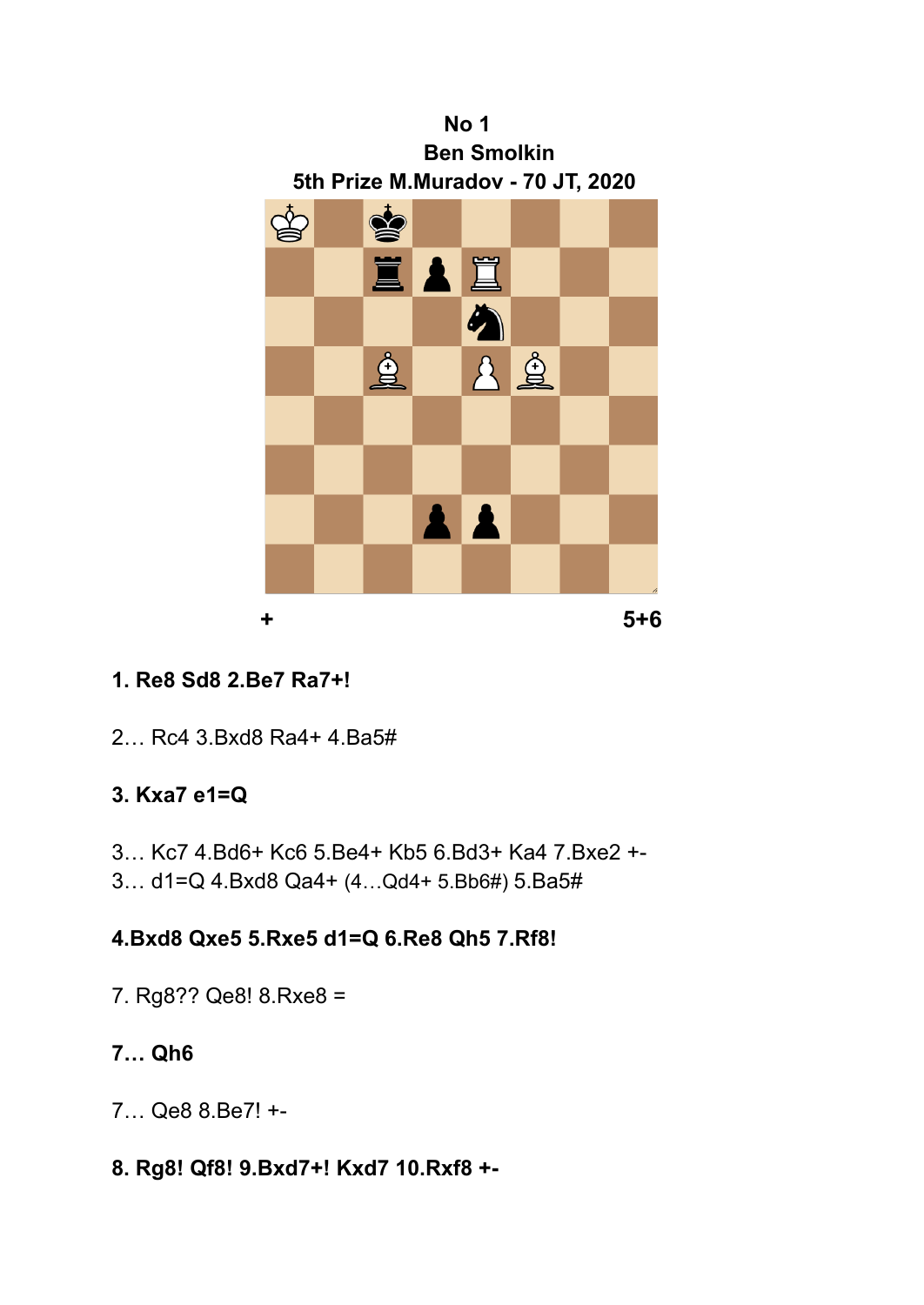

## **1. Kh3! f2 2.Sg3+**

1. Qxe4?? f1=Q 3.Sg3+ Kg1 4.Qd4+ Qf2 5.Qd1+ Qf1 6. Sxf1  $gxf1=Q+7.Qxf1+Kxf1 =$ 

# **2… Kg1 3.Se2+ Kh1 4.Qd4!!**

4.Qe5?? g1=S+! 5.Kg3 (5.Kg1!? Sxe2 =) f1=Q 6.Qxe4+ Sf3! (6...Qf3+?? 7.Qxf3+ Sxf3 8.Kf2! Sg5 9.Sg3#) 7.Qxf3+ Qxf3+ 8.Kxf3=

# **4… g1=S+! 5.Kg4 f1=Q**

5… Sxe2 6.Qxf2 +-

# **6.Sg3+ Kg2 7. Sxf1 h1=Q 8.Qxe4+ Sf3! 9.Qxf3+ Kg1 10.Qe3+! +-**

10.Kxf1 11.Qc1+ Kg2 12. Qd2+ Kf1 13. Qd1+ Kg2 14.Qe2+ Kg1 15.Kg3  $+$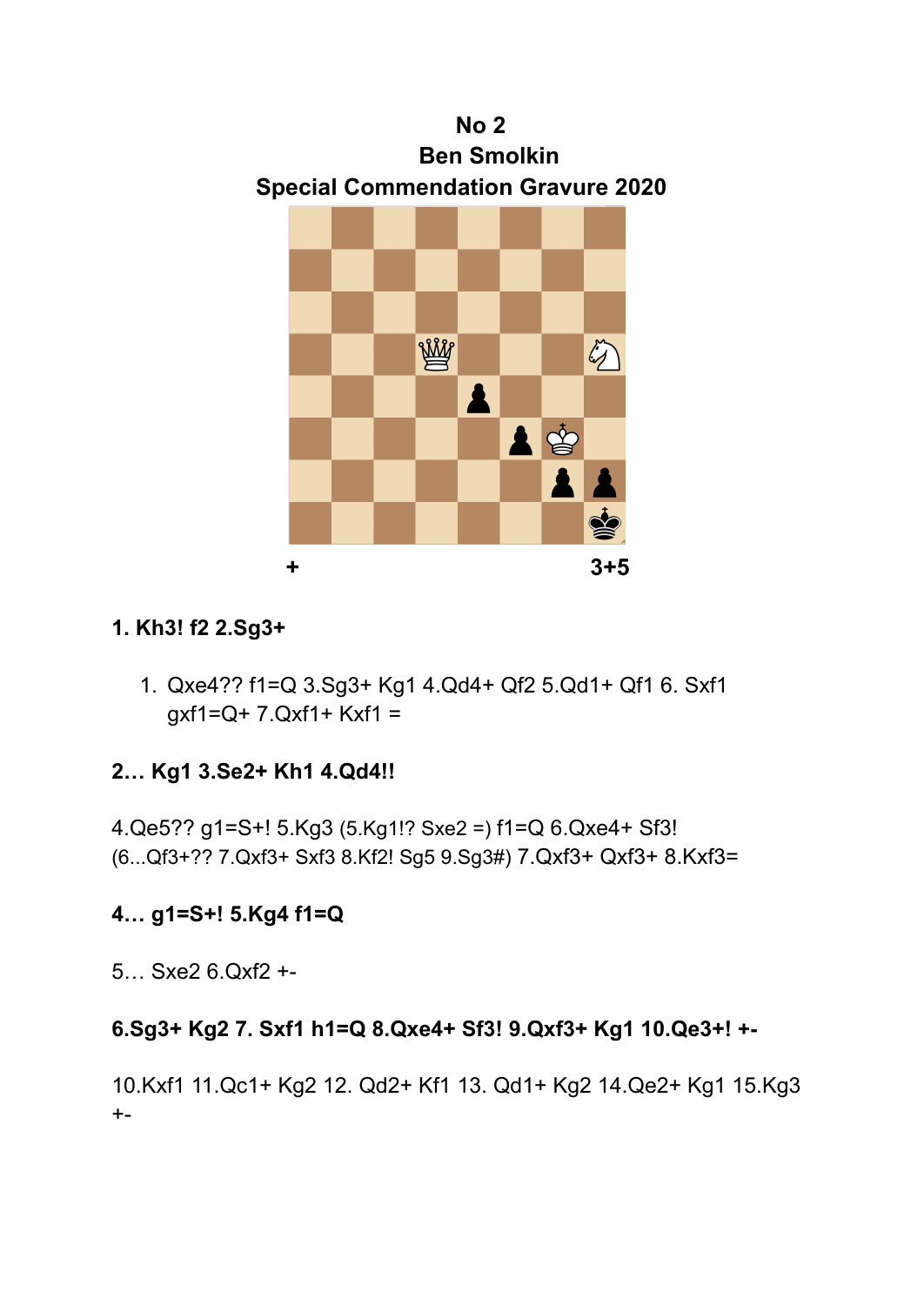

## **1. Sd5!**

1. Sd7?? Rh6+! (1...Bc5?? 2. Rf8+! Bxf8 3.Sf6#) 2.Kxh6 Be3+ =

# **1… Bc5**

1… Rh6+ 2.Kxh6 Be3+ 3.Sxe3 g1=Q 4.Rg6+ +-

## **2. Bd4! e3! 3. Rf8+!**

3..Bxe3?? Rh6+! 4.Kxh6 Bxe3+ 5.Sxe3 g1=Q 6.Rg6+ Kh8 7.Rxg1 =

## **3… Kxf8**

3… Bxf8 4.Sf6#

## **4. Bxc5+ Ke8 5.Sf6+ Kd8 6.Bxe3 Ke7! 7.Kg7!**

7. Bc5+?? Ke6 8.Kg7 Rc8 =

**7… Rc8 8.h6 Rc1 9. h7 g1=Q+ 10.Bxg1 Rxg1+ 11.Kh6 Rh1+ 12.Sh5 +-**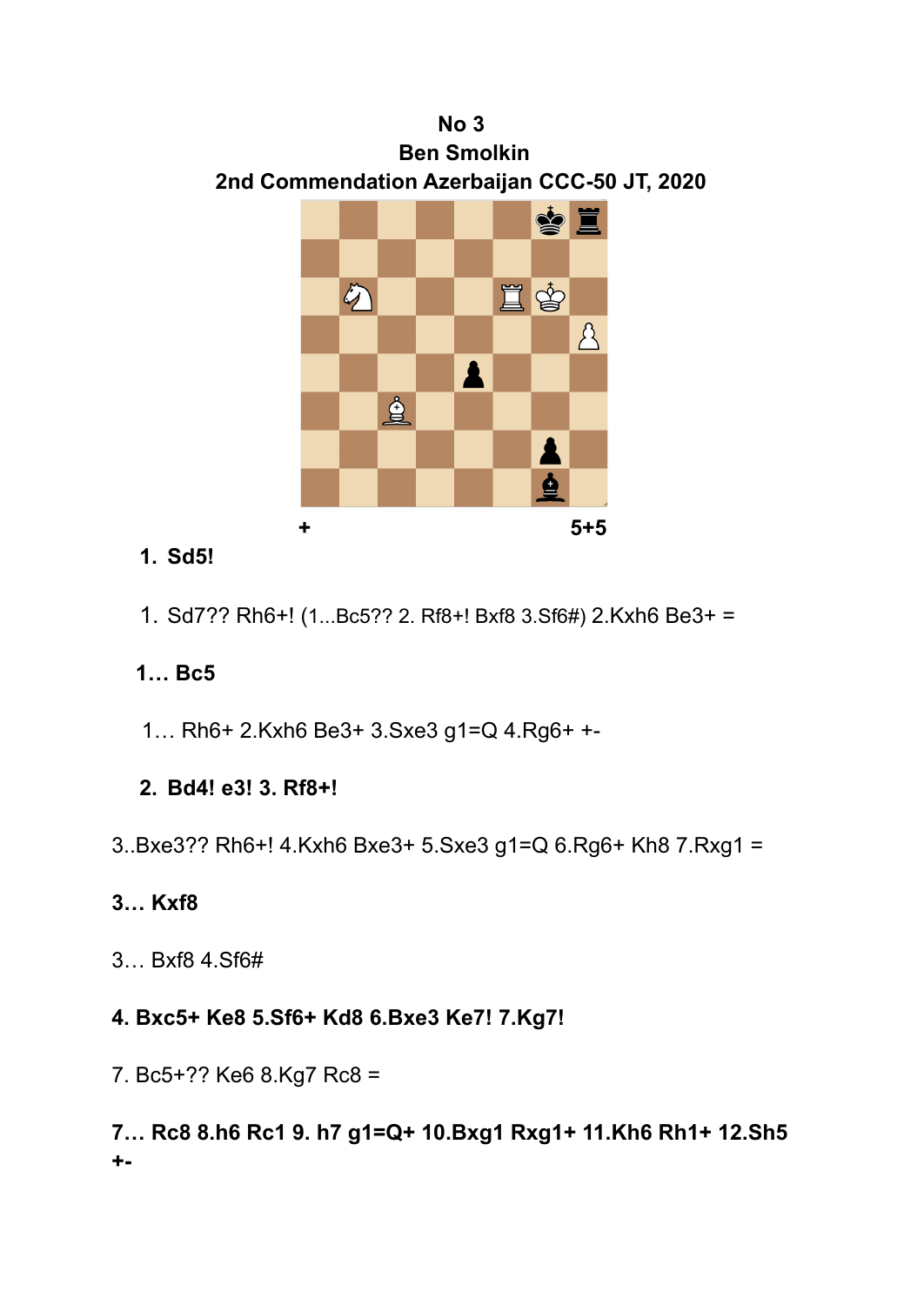# **No 4 Ben Smolkin 3rd Commendation M.Muradov - 70 JT, 2020**



### **1. Rd7!**

1. Bd4+?? Kxh6 2.Rf1 Qd8+ 3.Kh3 Kxh5 4.f8=Q Qh4+ 5.Kg2 Qg4+ 6. Kf2 Qxd4+ =

### **1… g5+!**

- 1… Qxd7 2.Rxh7+! Kxh7 3.f8=S+ Kg7 Sxd7 +-
- 1… Kxh6 2.f8=Q+! Qxf8 3.Be3+ g5+ 4. Bxg5#

### **2. Kxg5 Qc1+ 3.Kf5**

3. Kg4 Qxg1+ -+ 3. Kh4 Qf4+ -+

### **3… Qb1+**

3… Qf1+ 4.Ke6 Kxh6 5.Be3+ Kxh5 6. Rd5+ Kg4 7.Rd4+ Kh3 8. Bf4 Qa6+ 9. Bd6 Qe2+ 10.Be5 Qa6+ 11.Rd6 +-

### **4. Ke5!**

4. Kg4?? Qxg1+ -+ 4.Kg5?? Qxg1+ -+  $4.Ke6?? Qe4+ =$ 4.Kf4?? Qf1+ 5.Ke5 Kxh6 =

### **4… a2 5.Rg6+!! Qxg6**

5… hxg6 6.h6+! Kxh6 7.f8=Q+ +-

**6. hxg6 a1=Q+ 7.Bd4 +-**